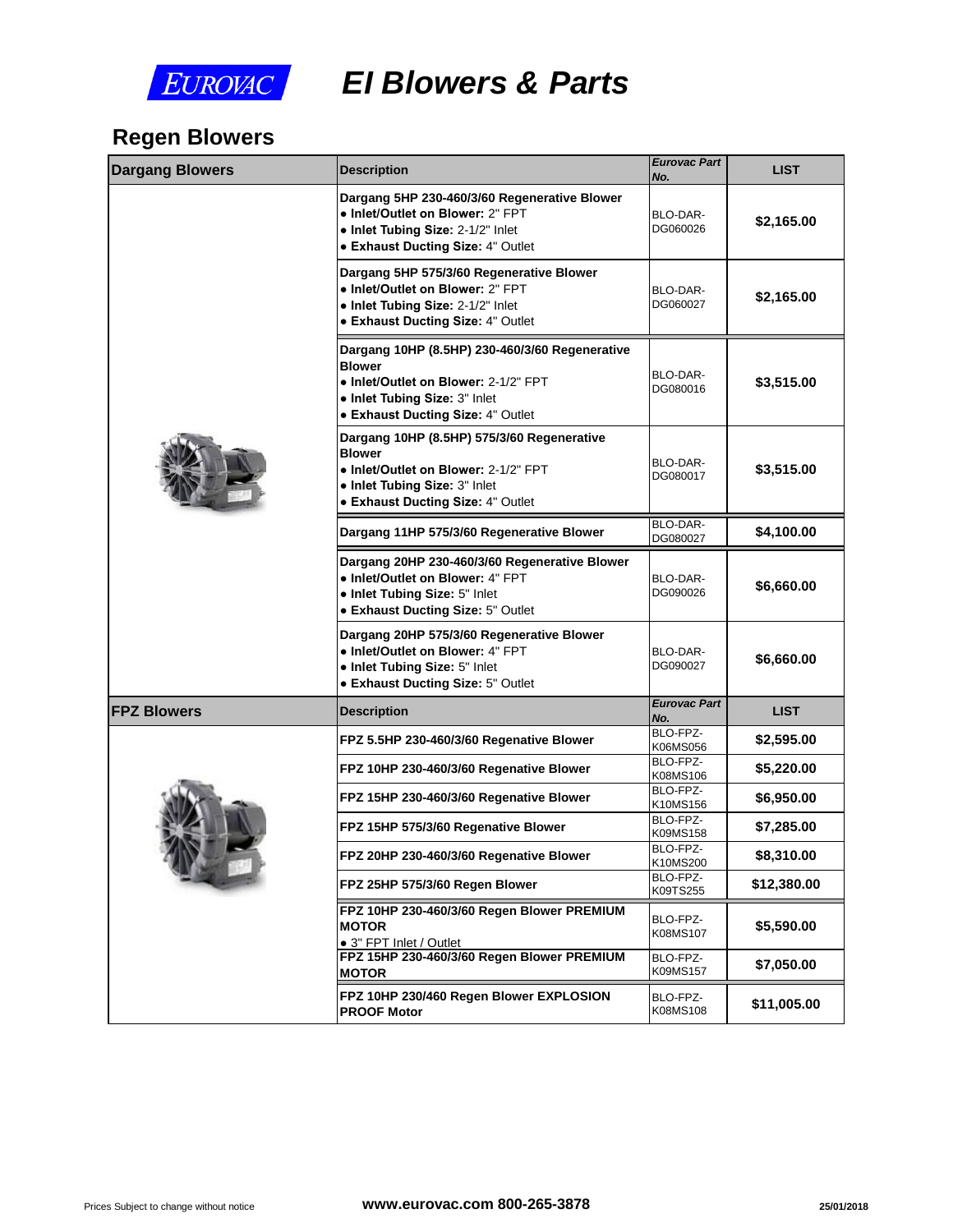| <b>Fuji Blowers</b>            | <b>Description</b>                                                                                                                                               | <b>Eurovac Part</b><br>No.  |
|--------------------------------|------------------------------------------------------------------------------------------------------------------------------------------------------------------|-----------------------------|
|                                | Fuji 4.5HP 230-460/3/60 Regenerative Blower<br>• Inlet/Outlet on Blower: 2" FPT<br>• Inlet Tubing Size: 2-1/2" Inlet<br><b>• Exhaust Ducting Size: 4" Outlet</b> | BLO-FUJ-<br><b>VFC604A7</b> |
|                                | Fuji 4.5HP 575/3/60 Regenerative Blower<br>· Inlet/Outlet on Blower: 2" FPT<br>• Inlet Tubing Size: 2-1/2" Inlet<br>• Exhaust Ducting Size: 4" Outlet            | BLO-FUJ-<br><b>VFC604A5</b> |
|                                | Fuji 6.7HP 230-460/3/60 Regenerative Blower<br>• Inlet/Outlet on Blower: 2" FPT<br>• Inlet Tubing Size: 3" Inlet<br>• Exhaust Ducting Size: 4" Outlet            | BLO-FUJ-<br><b>VFC704A7</b> |
|                                | Fuji 6.7HP 575/3/60 Regenerative Blower<br>• Inlet/Outlet on Blower: 2" FPT<br>. Inlet Tubing Size: 3" Inlet<br>• Exhaust Ducting Size: 4" Outlet                | BLO-FUJ-<br><b>VFC704A5</b> |
|                                | Fuji 10HP 230-460/3/60 Regernative Blower<br>• Inlet/Outlet on Blower: 2-1/2" FPT<br>. Inlet Tubing Size: 3" Inlet<br><b>• Exhaust Ducting Size: 4" Outlet</b>   | BLO-FUJ-<br>VFC804A7        |
|                                | Fuji 10HP 575/3/60 Regernative Blower<br>• Inlet/Outlet on Blower: 2-1/2" FPT<br>• Inlet Tubing Size: 3" Inlet<br><b>• Exhaust Ducting Size: 4" Outlet</b>       | BLO-FUJ-<br><b>VFC804A5</b> |
|                                | Fuji 20HP 230-460/3/60 Regen Blower<br>• Inlet/Outlet on Blower: 3" FPT<br>• Inlet Tubing Size: 4" Inlet<br>• Exhaust Ducting Size: 4" Outlet                    | BLO-FUJ-<br><b>VFC904A7</b> |
|                                | Fuji 20HP 575/3/60 Regen Blower<br>· Inlet/Outlet on Blower: 3" FPT<br>• Inlet Tubing Size: 4" Inlet<br><b>• Exhaust Ducting Size: 4" Outlet</b>                 | BLO-FUJ-<br><b>VFC904A5</b> |
|                                | Fuji 15HP 230-460/3/60 Regen Blower<br>• Inlet/Outlet on Blower: 3" FPT<br>. Inlet Tubing Size: 4" Inlet<br>• Exhaust Ducting Size: 4" Outlet                    | BLO-FUJ-<br><b>VFZ901A7</b> |
|                                | Fuji 15HP 575/3/60 Regen Blower<br>· Inlet/Outlet on Blower: 3" FPT<br>• Inlet Tubing Size: 4" Inlet<br><b>• Exhaust Ducting Size: 4" Outlet</b>                 | BLO-FUJ-<br>VFZ901A5        |
| <b>Gast (USA Made) Blowers</b> | <b>Description</b>                                                                                                                                               | <b>Eurovac Part</b><br>No.  |
|                                | Gast 5HP 230-460/3/60 Regen Blower                                                                                                                               | BLO-GAS-<br>R6350A20        |
|                                | Gast 10HP 230-460/3/60 Regen Blower                                                                                                                              | BLO-GAS-<br>R7100A30        |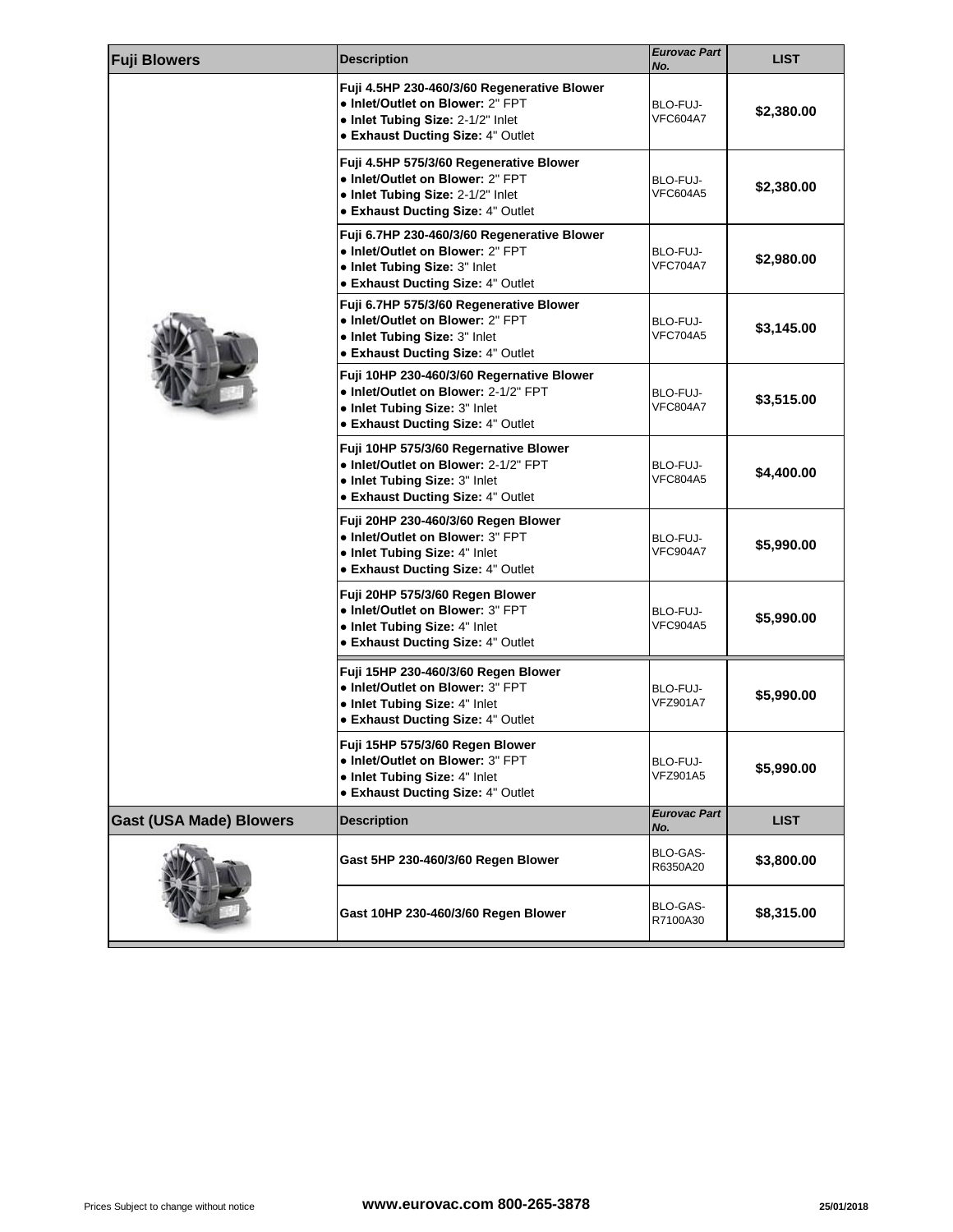## **Male Pipe Thread Adaptors (Threaded Into Blowers)**

| <b>MPT Adaptors</b> | <b>Description</b>         | <b>Eurovac Part</b><br>No. |
|---------------------|----------------------------|----------------------------|
|                     | 3" x 2" MPT Adaptor ZC     | MTF-MAP-                   |
|                     | • Inlet Side               | ZS030020                   |
|                     | 3" x 2 1/2" MPT Adaptor ZC | MTF-MAP-                   |
|                     | $\bullet$ Inlet Side       | ZS030025                   |
|                     | 4" x 3" MPT Adaptor ZC     | MTF-MAP-                   |
|                     | • Inlet Side               | ZS040030                   |
|                     | 5" x 4" MPT Adaptor ZC     | MTF-MAP-                   |
|                     | $\bullet$ Inlet Side       | ZS050040                   |
|                     | 4" x 2" MPT Adaptor ZC     | MTF-MAP-                   |
|                     | • Outlet Side              | ZS040020                   |
|                     | 4" x 2 1/2" MPT Adaptor ZC | MTF-MAP-                   |
|                     | • Outlet Side              | ZS040025                   |
|                     | 4" x 3" MPT Adaptor ZC     | MTF-MAP-                   |
|                     | • Outlet Side              | ZS040030                   |
|                     | 5" x 4" MPT Adaptor ZC     | MTF-MAP-                   |
|                     | • Outlet Side              | ZS050040                   |

## **Vacuum Relief Valve**

| Vacuum Relief Valves | <b>Description</b>                      | <b>Eurovac Part</b><br>No. |
|----------------------|-----------------------------------------|----------------------------|
| 会                    | l2" NPT Vacuum Relief Valve             | BLO-FPZ-                   |
|                      | • For All Blowers (except Dargang 20HP) | 0VRL6000                   |
|                      | l3" NPT Vacuum Relief Valve             |                            |
|                      | l● For Gast 15HP                        |                            |
|                      | 4" NPT Vacuum Relief Valve              | BLO-FPZ-                   |
|                      | ● For Dargang 20HP                      | 0VRL9000                   |

# **Tees - Mounting Vacuum Relief Valves**

| <b>Tees For Mounting VRV's</b> | Description                                  | <b>Eurovac Part</b><br>INo. |
|--------------------------------|----------------------------------------------|-----------------------------|
|                                | 3" x 2"FPT x 15"L Vac Relief Valve Tee ZC SE | MTF-TPS-<br>ZS302015        |
|                                | 4" x 2"FPT x 15"L Vac Relief Valve Tee ZC SE | MTF-TPS-<br>ZS402015        |
|                                | 4" x 3"FPT x 15"L Vac Relief Valve Tee ZC SE | <b>MTF-TPS-</b><br>ZS403015 |

## **EI Exhaust Silencers**

| <b>El Exhaust Silencers</b>           | <b>Description</b>                                                                      | <b>Eurovac Part</b><br>No. |
|---------------------------------------|-----------------------------------------------------------------------------------------|----------------------------|
|                                       | <b>EI 2" FPT Exhaust Silencer</b><br>• Used for 4.5HP, 4.6HP & 6.7HP System             | BLO-UNS-<br>11120AA0       |
|                                       | EI 2 1/2" FPT Exhaust Silencer<br>• Used for 10HP System                                | BLO-UNS-<br>11125AA0       |
|                                       | EI 3" FPT Exhaust Silencer<br>• Used for FPZ 10HP System<br>• Used for 20HP Fuji System | BLO-UNS-<br>11130AA0       |
|                                       | <b>EI 4" FPT Silencer</b>                                                               | BLO-UNS-<br>U5400000       |
| <b>El Nipple - Blower to Silencer</b> | <b>Description</b>                                                                      | <b>Eurovac Part</b><br>No. |
|                                       | El 2" x 4" Nipple - For Joining Blower To Silencer                                      | MPF-MIG-<br>NTN02004       |
|                                       | El 2-1/2" x 4" Nipple - For Joining Blower To<br><b>Silencer</b>                        | MPF-MIG-<br>NTN02504       |
|                                       | El 3" x 4" Nipple - For Joining Blower To Silencer                                      | MPF-MIG-<br>NTN03005       |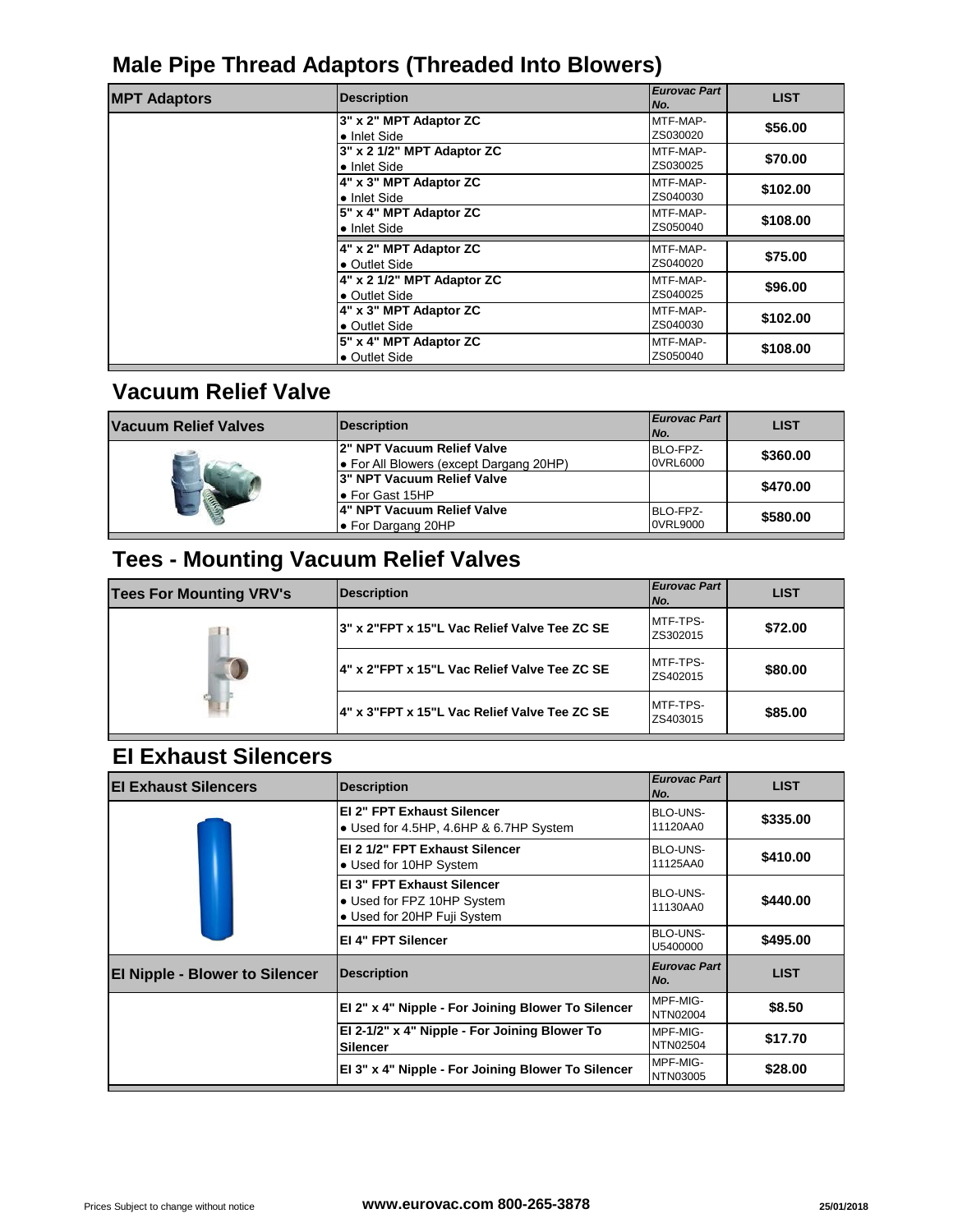## **Replacement Parts**

**Bearing Notes:** LLB in part # indicates sealed bearing -<br>all Fuji blowers require a sealed bearing<br>-3 in the part number indicates a "C3" running clearance due to the running temperature which all regens require

#### **Rotron Muffler Material Parts**



|                                | Muffler Material DR8 (38 per blower)                      | BLO-ROT- |
|--------------------------------|-----------------------------------------------------------|----------|
|                                |                                                           | 51540500 |
| <b>DR8 Muffler Material</b>    | Right Muffler Screen DR8/12/14-Rail Mount                 | BLO-ROT- |
| (Check as this likely has      |                                                           | 51560300 |
|                                | Left Muffler Screen DR8/12/14 - Rail Mount                | BLO-ROT- |
| changed to foam material)      |                                                           | 51560400 |
|                                | <b>Muffler Matting For DR8 Mnt Blower</b>                 | BLO-ROT- |
|                                |                                                           | 51666100 |
|                                | Retainer Tubes DR858 - 2 per Blower                       | BLO-ROT- |
|                                |                                                           | 55172300 |
| <b>DR858 Muffler Material</b>  | Dark Grey Foam Inserts - 7 per Blower                     | BLO-ROT- |
|                                |                                                           | 55173600 |
|                                | High Temp White Foam Inserts DR858 - 2 per Blowe          | BLO-ROT- |
|                                |                                                           | 55173700 |
|                                | Retainer Screen For DR909 - 2 per Blower                  | BLO-ROT- |
|                                |                                                           | 55172500 |
|                                | Foam Insert For DR909 - 10 per Blower                     | BLO-ROT- |
|                                |                                                           | 55173800 |
|                                | Foam Insert For DR909 - 2 per Blower                      | BLO-ROT- |
|                                |                                                           | 55173900 |
| DR909 15HP Rail Mount Muffler  | Finger Guard For DR909 - 2 per Blower                     | BLO-ROT- |
| <b>Material</b><br><b>All</b>  |                                                           | 55173000 |
| <b>Eurovac System Are Rail</b> | <b>OR</b>                                                 |          |
|                                | (Needs Confirmation With Model & Serial Number)           |          |
| <b>Mount Style</b>             |                                                           |          |
|                                | Foam Muffler Retaining Screen DR909 Rail Mount(2 BLO-ROT- |          |
|                                | Per Blower)                                               | 55247900 |
|                                | Foam Muffler M'tl DR909 Rail Mount (2 Per Blower)         | BLO-ROT- |
|                                |                                                           | 55248300 |
|                                | Foam Muffler M'tl DR909 Rail Mount (2 Per Blower)         | BLO-ROT- |
|                                |                                                           | 55247700 |

#### **Rotron Replacement Parts**

| DR8/DR858/DR909/DR12<br><b>Rotron Cooling Fan</b> | <b>Description</b>                      | <b>Eurovac Part</b><br>No. |
|---------------------------------------------------|-----------------------------------------|----------------------------|
|                                                   | Cooling Fan Rotron DR8/DR858/DR909/Dr12 | MOT-ROT-<br>BAF20400       |
| <b>Rotron Blower Shims</b>                        | Impeller Shim .002" Dr858, Dr909        | BLO-ROT-<br>51154700       |
|                                                   | Impeller Shim .005" Dr858, Dr909        | BLO-ROT-<br>51154800       |
|                                                   | Impeller Shim .010" Dr858, Dr909        | BLO-ROT-<br>51154900       |
|                                                   | Impeller Shim .020" Dr858/909           | BLO-ROT-<br>51155000       |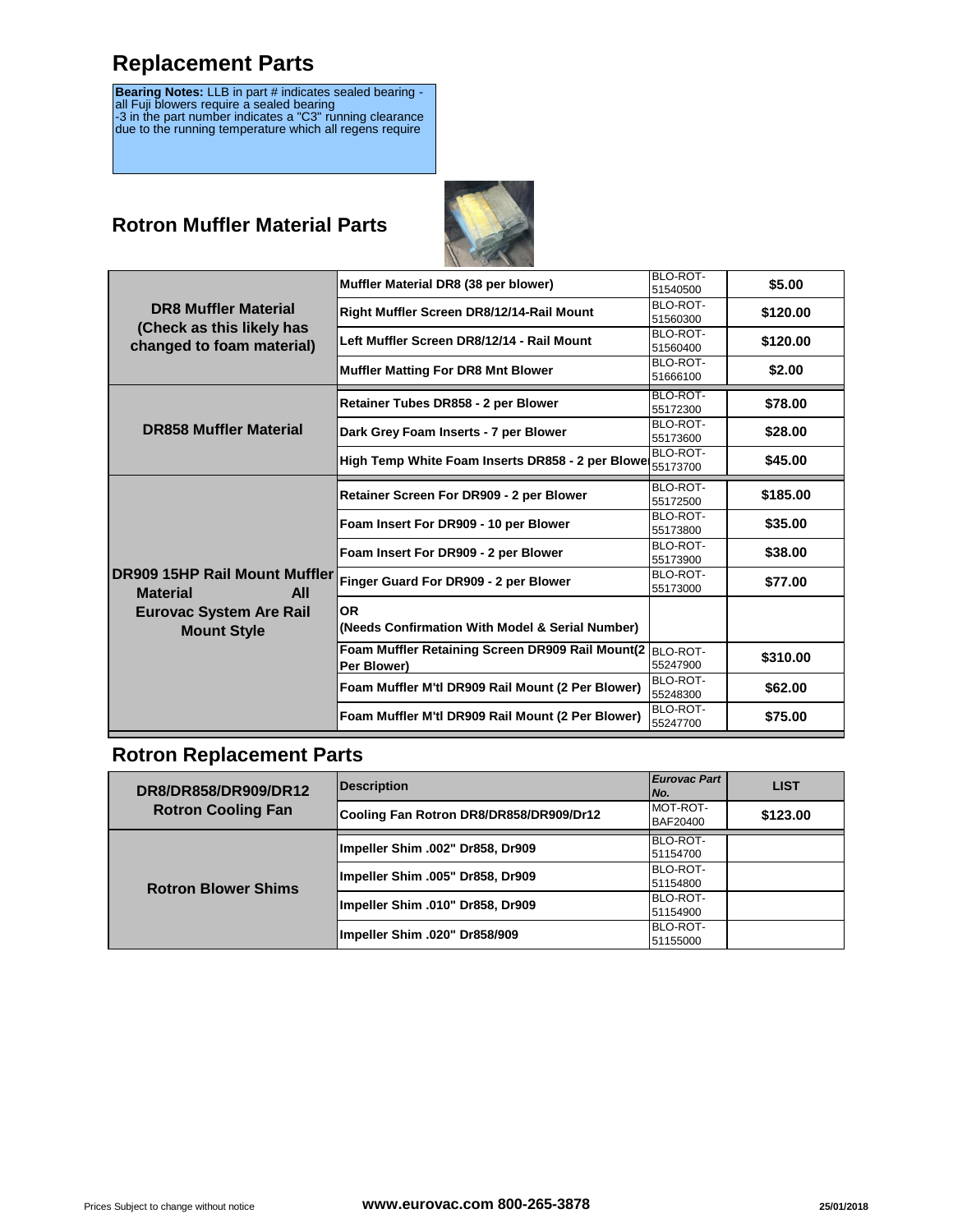

| Ntn Bearing - Drive End<br>DR707 (5HP) Bearings          | MOT-ONB-<br>6205LLB3 |
|----------------------------------------------------------|----------------------|
| <b>Ntn Bearing - Drive End</b>                           | MOT-ONB-<br>6206LLB3 |
| Ntn Bearing - Opposite End<br>DR8/DR858 (10HP) Bearings  | MOT-ONB-<br>6206LLB3 |
| Ntn Bearing - Drive End                                  | MOT-ONB-<br>6309LLB3 |
| Ntn Bearing - Opposite End<br>DR12/DR909 (15HP) Bearings | MOT-ONB-<br>6206LLB3 |
| Ntn Bearing - Drive End                                  | MOT-ONB-<br>6309LLB3 |

#### **Fuji Replacement Parts**

| <b>VFC604A Silencer Assemblies</b> | <b>Description</b>                        | <b>Eurovac Part</b><br>No. |
|------------------------------------|-------------------------------------------|----------------------------|
|                                    | Silencer Assembly (6 Pcs Foam) VFC604A    | BLO-FUJ-<br>6B207000       |
|                                    | Silencer Net (Exhaust) VFC604A            | BLO-FUJ-<br>6B222000       |
|                                    | Silencer Net (Intake) VFC604A             | BLO-FUJ-<br>6B215000       |
| VFC704A Silencer Assemblies        |                                           |                            |
|                                    | Silencer Ass'Y (1) Inlet & Outlet VFC704A | BLO-FUJ-<br>7C207000       |
|                                    |                                           |                            |